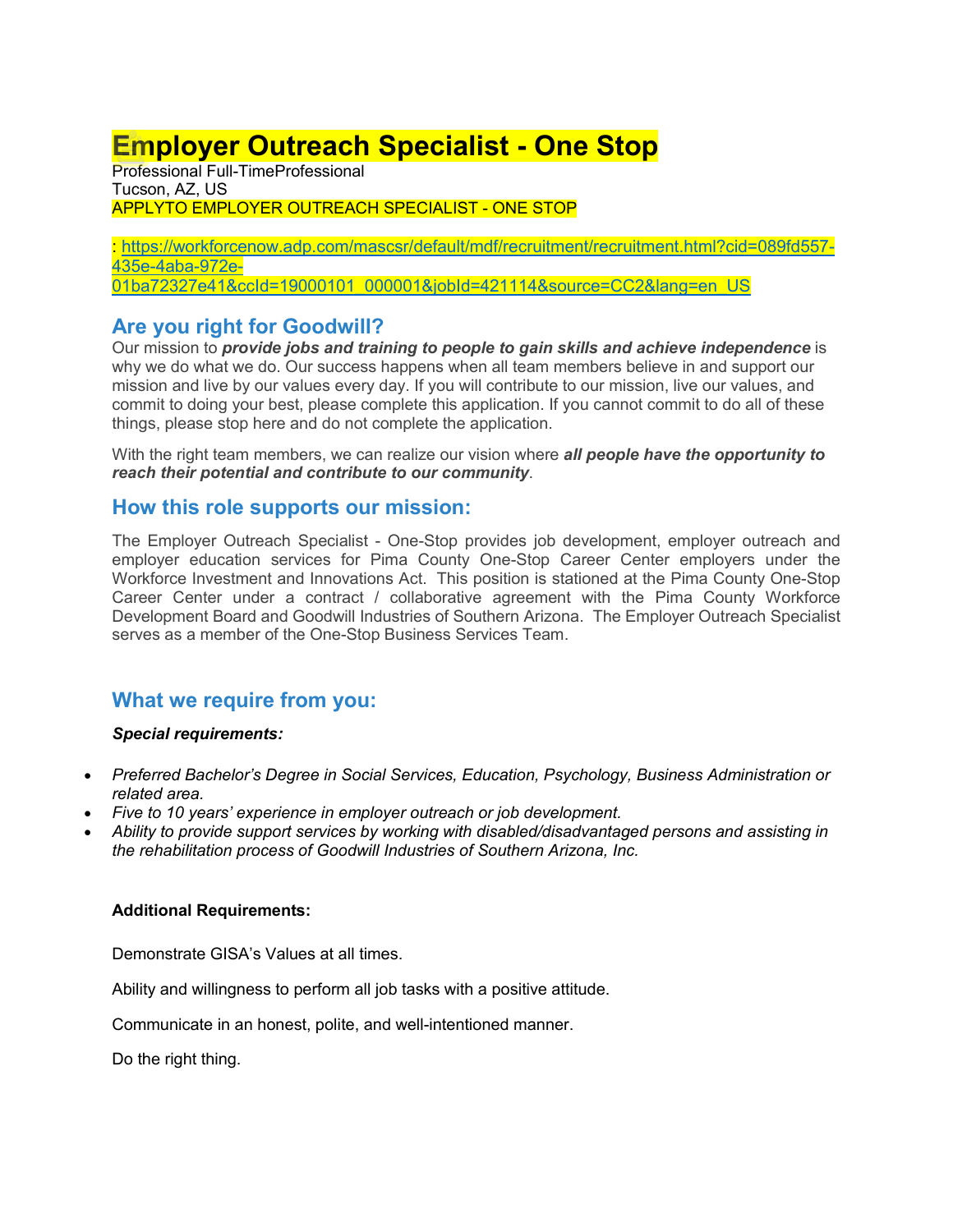Establishes and maintains cooperative professional working relationships with Pima County One-Stop Career Center management and staff members, Pima County employers, and outside agencies. \*

Participates in professional organizations to keep updated on workforce trends, economic projections, and employer labor needs related to Tucson / Southern Arizona, as requested by One-Stop supervisor.

Works with community employers to promote and develop job opportunities for One-Stop customers in the Tucson-Pima County community.

Establishes contact and sets meetings with employers and training providers to develop plans to train incumbent workers in a skill which will advance their career and income.

Follows up with employers and tracks outcomes of participant's career advancements

Represents the One-Stop before groups, including employers and community agencies, through speaking engagements and individual meetings.

Acts as a liaison between the One-Stop programs and community agencies such as the Chamber of Commerce, business associations, educational institutions, industry and trade organizations, and economic development organizations.

Becomes familiar with a variety of complex workforce programs and how they involve business sectors within Pima County.

Conducts follow-up contact with employers to determine status of job referrals, employment of One-Stop customers, and interest in other Pima County One-Stop Career Center provided services. Maintains required confidentiality and security of information created or encountered in the course of assigned duties.

Maintains comprehensive manual and computer-based records, databases and files, as requested by One-Stop supervisor.

Ability to work independently, with minimum supervision.

Ability to be flexible and adapt to changing priorities and environments.

Ability to read, write, and speak English; follow written and verbal instruction.

Possess current AZ driver's license, and personal transportation with proof of auto insurance.